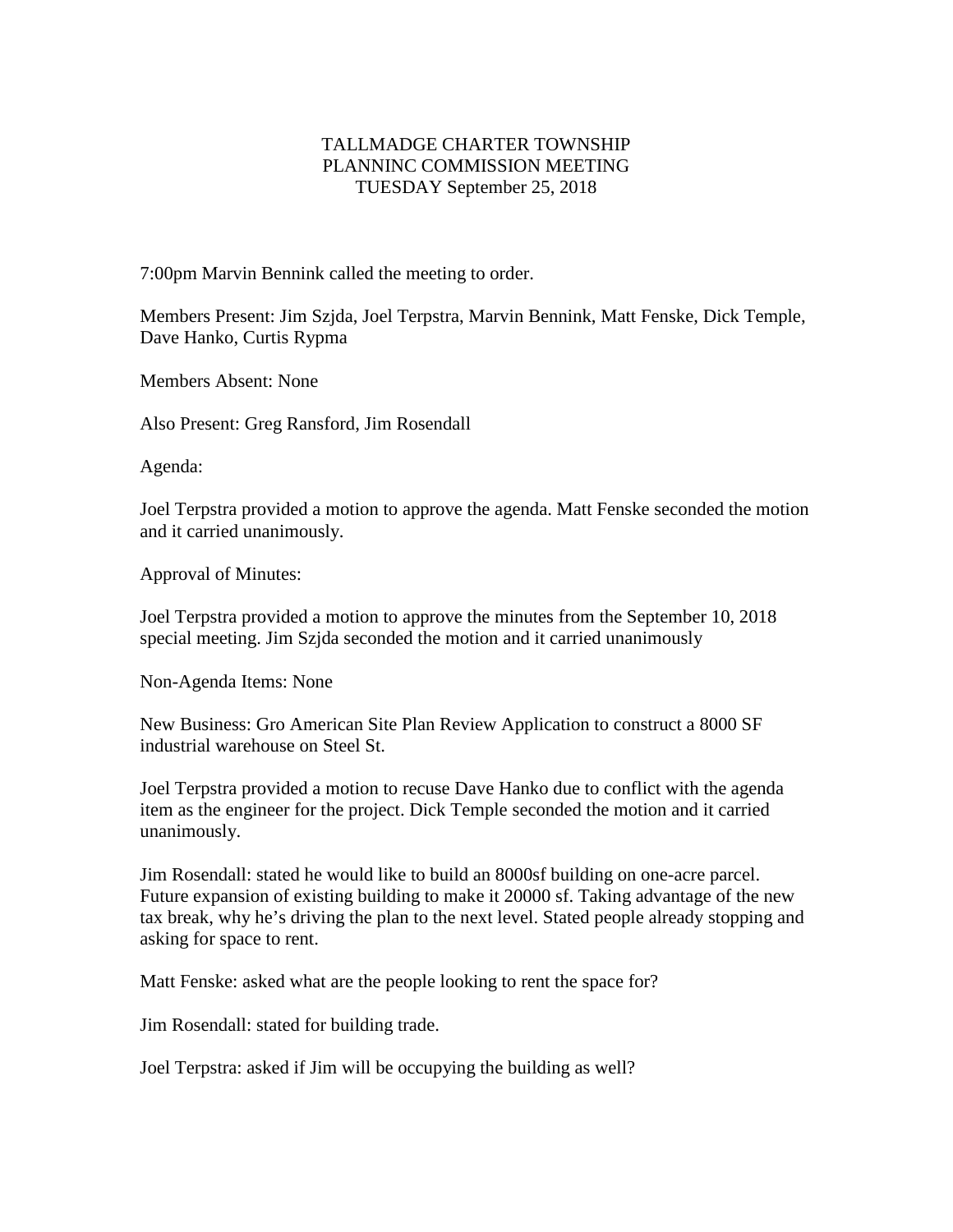Jim Rosendall: stated 8000sf of the occupancy will be for storage for Gro America, lease the remaining future spaces as rental income.

Joel Terpstra: Stated the PC learned difficult lessons on industrial condos with them storing things outside. Site plan should spell out for outdoor storage, which may occur. Parking is inadequate.

Jim Szejda: stated parking on Jim's site plan is different than what they have. There is parking all across the front of the building. Suggested changing parking, not allowing trailers. Stated to Jim Rosendall, that he could sell the property so the PC has to look ahead. Stated if someone did park a trailer it should be shielded from the road.

Joel Terpstra: stated the PC is held 5 years down the road to the site plan. Parking vs. storage. Stated he's looking at site condo plans could be sold that way, even if its not proposed.

Greg Ransford: stated Vanderjack came back 2 or 3 times for parking. PC spent time increasing parking spaces and now we're seeing issues.

Joel Terpstra: stated parking spaces are 9'wide with 9'6" wide trailers parked, so we have issues. Proposed larger stripe -storage for trailers for industrial use.

Jim Szjeda: stated concern about the truck turn radius, trucks getting hung up.

Dick Temple: asked is that a loading dock?

Jim Rosendall: stated yes.

Dick Temple: asked if the lot is flat? Need to show topography lines. Show tuck movement to come in? Did you use auto turn?

Dave Hanko: stated no, standard distance is 110' for a truck pulling out of a dock.

Curt Rypma: stated the proposed use is warehouse, then parking meets the standards. Stated they did this before and we got burned on it. Ask Jim Rosendall if he sees the problem? Asked what can we do?

Jim Rosendall: stated he can add more stripping in the rear. Stated he doesn't need to put in a truck dock.

Joel Terpstra: stated the PC made Vander Jag take it out. Stated to Jim Rosendal-if you're willing to remove the truck dock, that will be a big help.

Jim Rosendall: stated he can remove it. Stated offsite parking for trailers- I feel like we have plenty of room in the back to identify an area for that.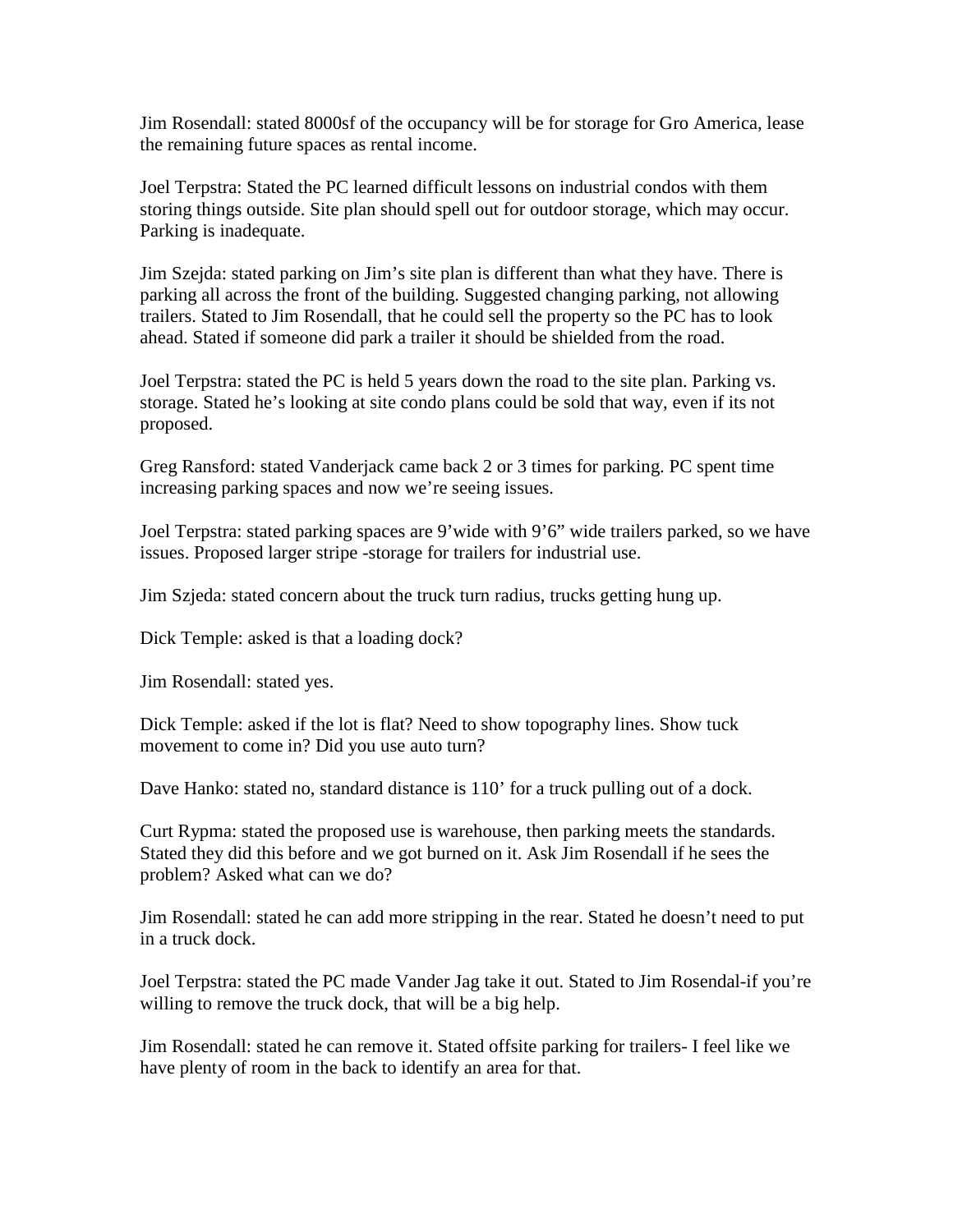Joel Terpstra: stated for us to accept this we need to see it on a site plan.

Greg Ransford: stated for trailer parking -20' depth, up to 30' for longer trailer parking. 10-11' wide.

Dick Temple: asked if Jim Rosendall tends to do cultivation?

Jim Rosendall: stated no. Environmental contractor. Bio solids out of plants to use as fertilizer. Small environmental response work. Stated he is moving office closer to Tallmadge.

Curt Rypma: asked if the use of property is connected to Gro America?

Jim Rosendall: stated intend to renting future space as warehouse.

Dick Temple: asked if contractors may rent and use as office?

Greg Ransford: stated yes, matter of how many people are using it.

Jim Rosendall: stated he can modify, he's already talked with Greg on parking.

Curt Rypma: stated the revised site plan shows additional parking? Asked how close are we to using it as industrial?

Jim Rosendall: stated there are 45 spaces w/o doing anything in the back. Front would be 9'x20' spaces with 6 ADA spaces.

Joel Terpstra: stated 9x20 good for the front but not the back.

Curt Rpyma: asked what was the past problem?

Joel Terpstra: stated -20,000sf building with 8 units. Contractors rent spaces out with employees, inside gets filled with equipment which forces storage outside. Parking is terrible.

Jim Rosendall: stated smaller parking spaces escalates the problem. Asked if the township will allow a screened area for outdoor storage/trailer parking?

Joel Terpstra: stated if it doesn't take away from minimum. requirement, that will be fine. When business grow, parking area gets cluttered. Stated he wants to see adequate spell out for trailers and trucks.

Jim Szjeda: suggested to identify what spaces go with what unit.

Joel Terpstra: stated in bylaws, this is a general element.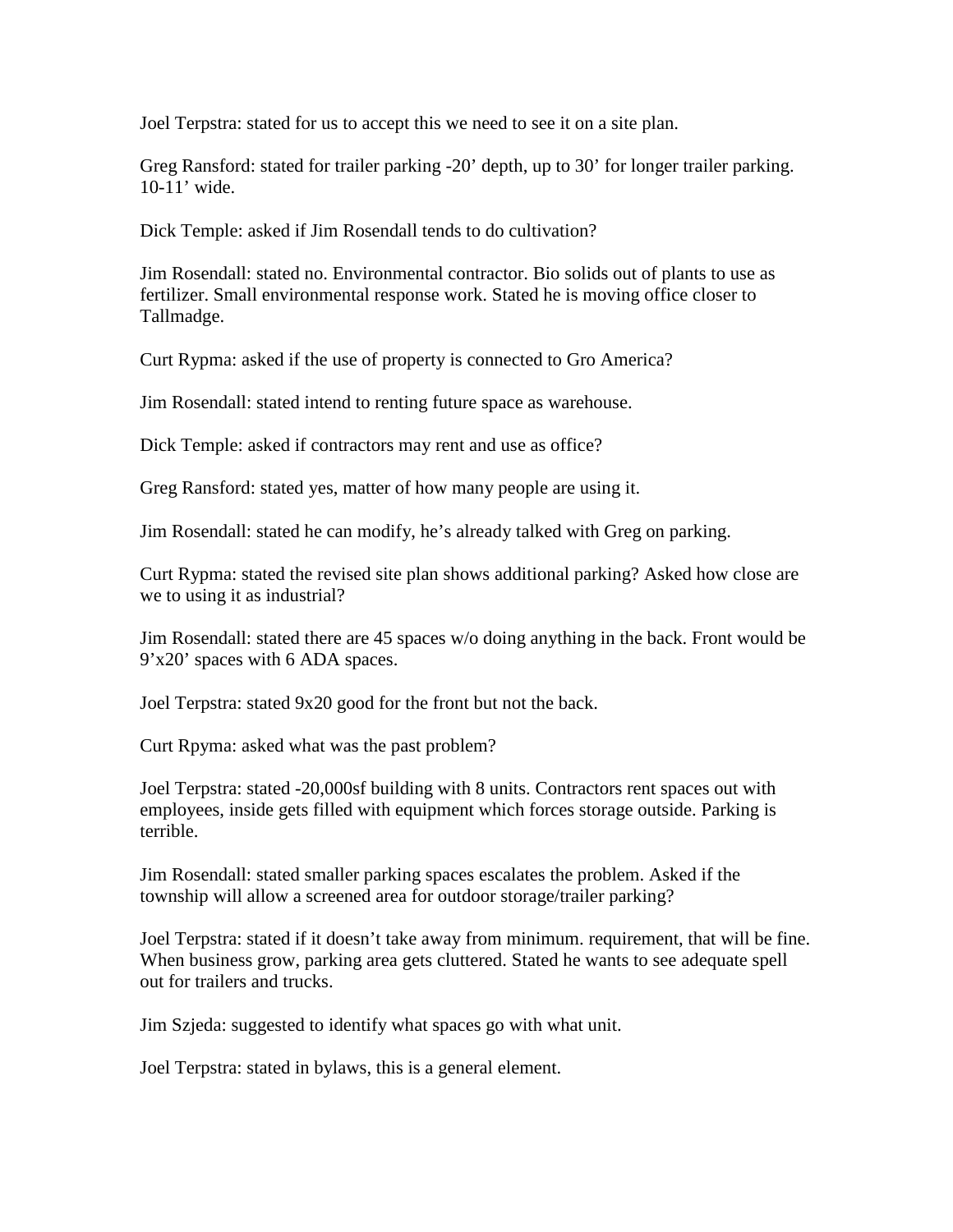Jim Rosendall: stated he is the bylaws. We plan to build and maintain.

Joel Terpstra: asked, do you need this built by the end of the year?

Jim Rosendall: stated yes, for a tax benefit. Stated if we can agree on stripping we can move forward.

Joel Terpstra: stated to remove the loading dock, stripe southern side 12x30 for truck and trailer so it doesn't take away from storage, he can move along?

Curt Rypma- asked what are we approving, which is a site plan. Asked, does he need to come back with revised site plan?

Greg Ransford: stated if a new site plan controls the first that is fine. Make notes of what needs to be changed you can move forward tonight.

Joel Terpstra: asked if Greg can approve site plan administratively. Stated the PC would create points to pass tonight.

Dick Temple: asked how Jim is planning to heat?

Jim Rosendall: stated radiant, tube heating. Asked if the PC can reference the layout he brought?

Greg Ransford: stated he is not thrilled to. One-two unit building with all this parking? The are many unknowns.

Curt Rypma- stated he is fine with approving the site plan here and leave it to Greg to approve. Asked Greg if he feels comfortable doing this?

Greg Ransford: stated he can review everything to see if it complies but may need to kick it back to the PC.

Dick Temple: stated he is fine with administrative approval. Need completed site plans.

Marv Bennink: stated he doesn't feel comfortable because the site plan is not complete.

Jim Szejda: stated he is not comfortable with the parking being open and not designated for each building. One party is going to use the others parking.

Jim Rosendall: stated it is only one building, divided into two spaces. Can assign parking spaces. Long term is to have signs for renters.

Curt Rypma: asked if he can you go further south with the parking lot, then keep the loading dock?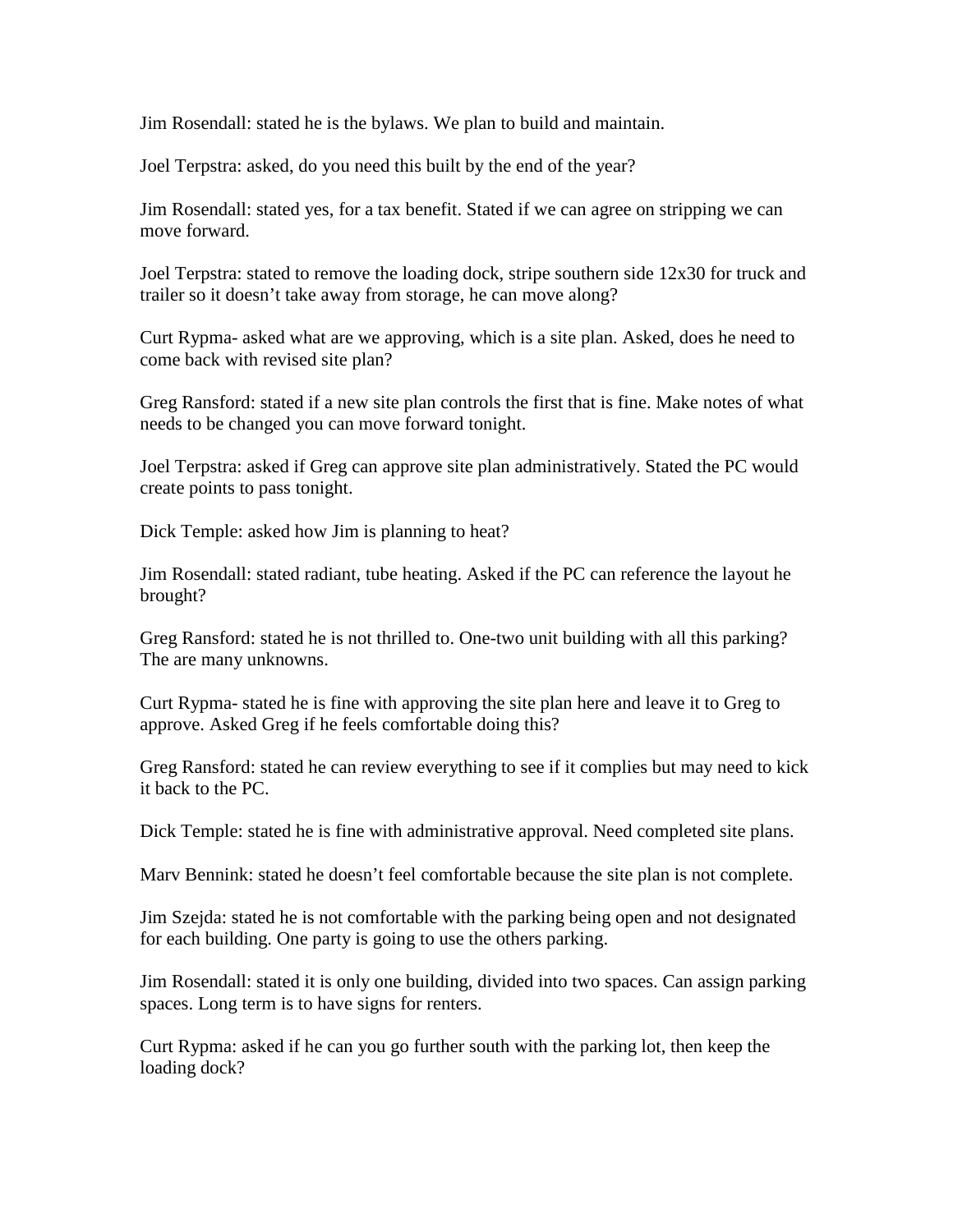Jim Rosendall: stated he can, but doesn't need the loading dock.

Dick Temple: asked about the grading plan, how do you intend to keep water runoff to the neighbors?

Dave Hanko: stated- south side of parking lot tips opposite way, flow line along the storm sewer.

Joel Terpstra: asked if there is less than a foot crown?

Dick Temple- stated pavement going to edge of slope would deteriorate over time.

Dave Hanko- stated a gravel base would help.

Jim Rosendall–stated he can put in a gutter pen.

Joel Terpstra– asked what building materials are you using, tile?

Jim Rosendall: stated Porcelain Ceramic for exterior.

Marv Bennink: asked if there are issues with consumers energy location?

Greg Ransford: stated not near the street. Agape was supposed to be on the side. Do not want up front.

Curt Rypma: asked if it can be put in the rear?

Jim Rosendall: stated it is costlier to put in rear, you pay by the foot. Will landscape around to screen.

Joel Terpstra: asked what are partitions going to be?

Jim Rosendall: stated 3-hour fire wall.

Joel Terpstra: stated steel studs with drywall so they fall down would work.

Curt Rypma: asked if there will be problems with transformer on the side?

Greg Ransford: stated no, it should be screened.

Curt Rypma: stated if they need the East access agreement? Stated it would be shared access, would be reciprocal, to help traffic flow.

Jim Rosendall: stated he doesn't have problem with agreement as long as it's dealt with right. Should turn curb towards property?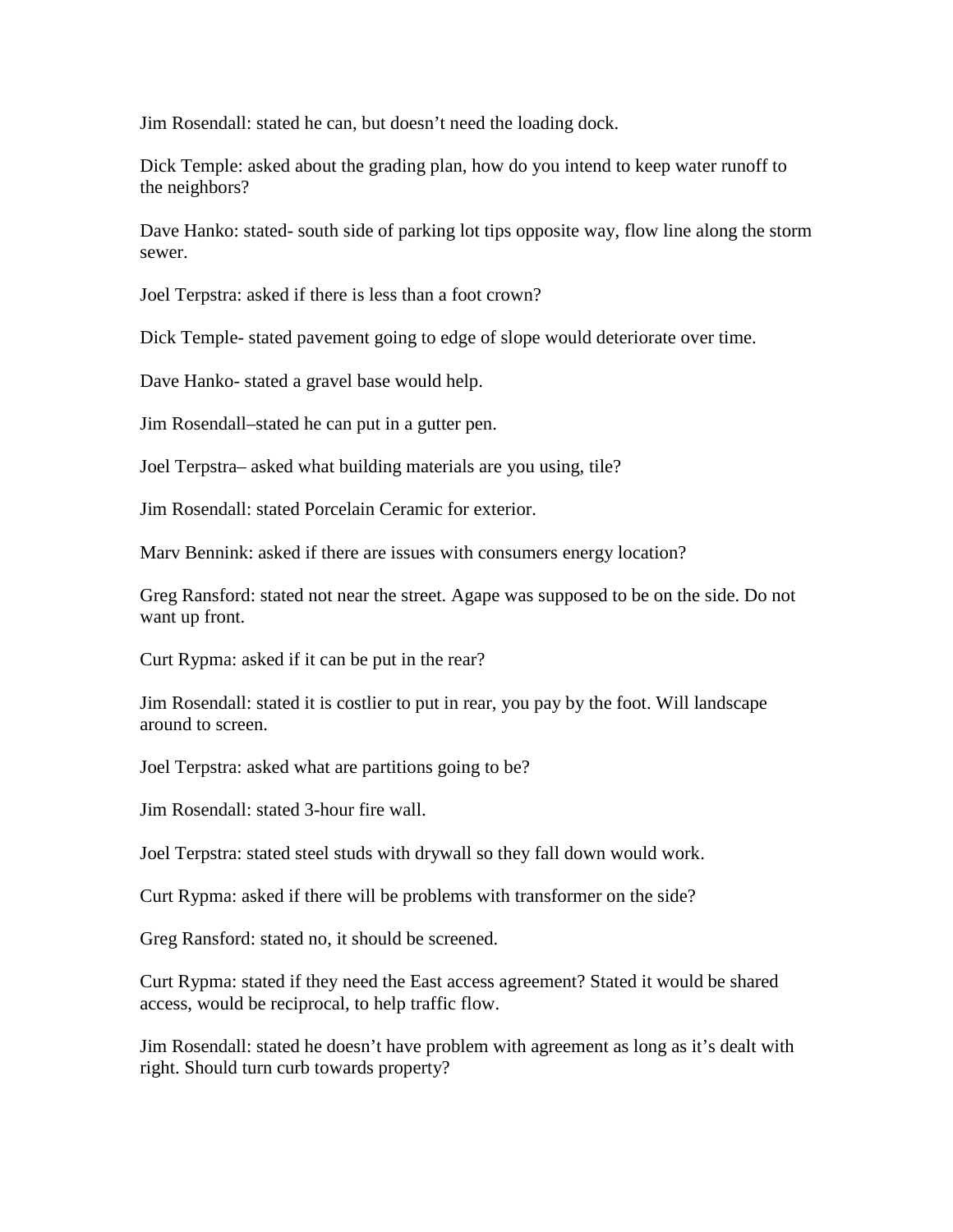Greg Ransford: stated he could do that.

Curt Rypma: asked if a Sidewalk is proposed?

Jim Rosendall: stated he likes idea of sidewalks, or can pay in lieu of. Asked-what if they need to have sidewalks in the future? Asked if anyone can come back later and make us pay?

Curt Rypma: stated no, township would have to pay. Asked Greg's recommendation on approval of exterior look.

Greg Ransford: stated front façade, 20% glass. 50% tile. Parking on south side is in question. If it's just employees then its not required.

Joel Terpstra: state PC needs to see revised plans with the changes, asked what is roof material?

Jim Rosendall: stated asphalt.

Joel Terpstra: asked if there are gutters?

Jim Rosendall: stated it's shown on site plan.

Dick Temple: stated to Jim to come back with revised plan with just this parcel, another drawing with future plan, don't mix the two, makes it confusing.

Joel Terpstra: stated he would like to see parking. Stated this looks great on paper but if Jim sells than we need to anticipate more businesses going in.

Curt Rypma: asked how can we approve to prevent the drawbacks?

Joel Terpstra: stated to designate units potential parking and potential storage spaces.

Curt Rypma: stated he feels comfortable with Joel and Dick working with Greg.

Jim Rosendall: stated he doesn't have a problem making bigger parking spots in the back. No problem working through the process, just needs help with the first 8000sf.

Joel Terpstra: stated the PC needs a revised site plan as follows:

(1) Remove the loading dock. (2) Add parking in lieu of that area. (3) Larger spaces on rear south side, striped and labeled. 12'w x 30'deep for larger items, (4) remove patio, (5) notation on south side- parking and storage, parking in front for clients and employees.

Jim Szejda: stated to identify space for unit one and unit two.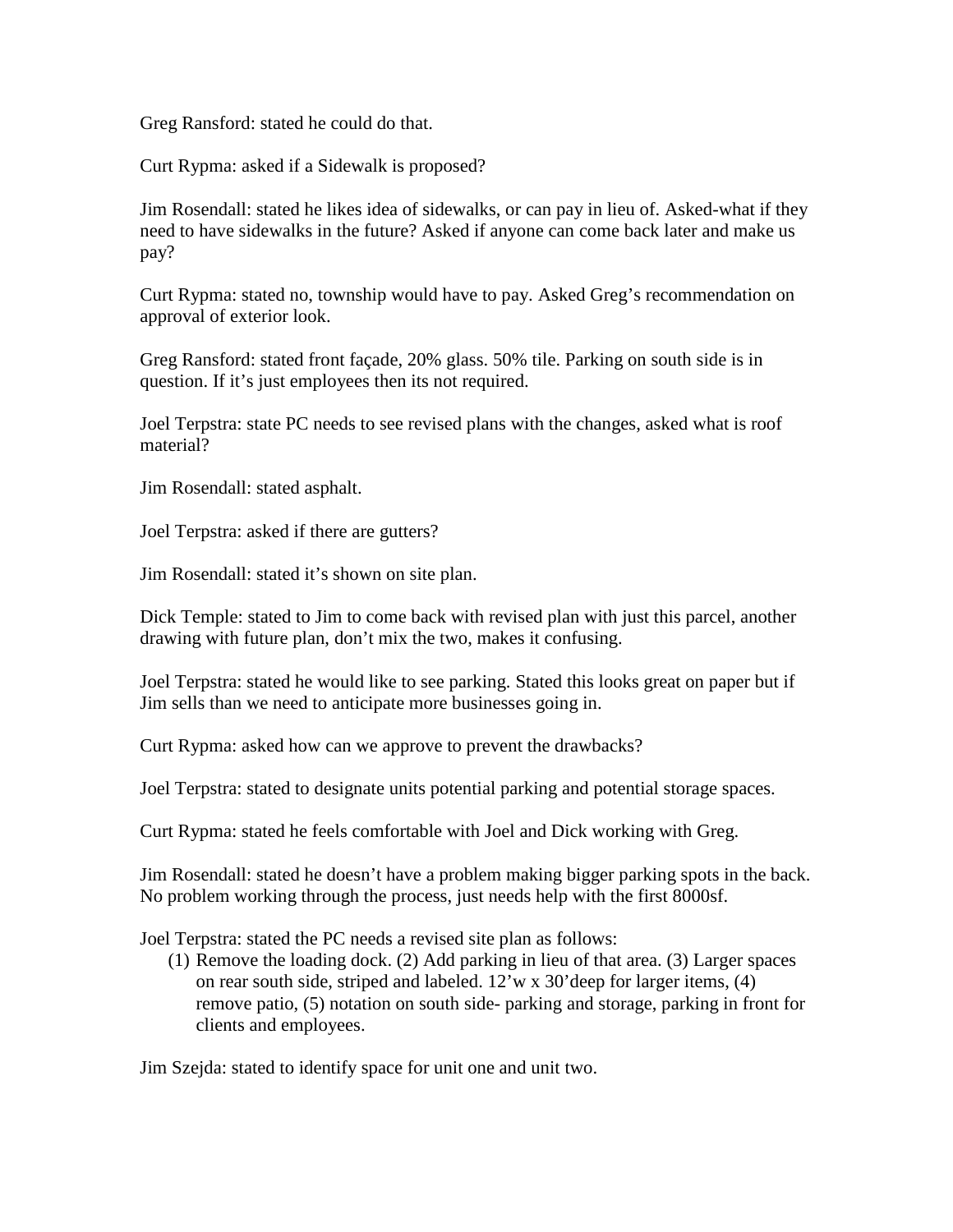Joel Terpstra: stated the site plan needs to be striped. Stated, between the two units you want to have common area for parking. Call out on the south side with larger stripping so vehicles can fit in the space. Asked if applicant understands the storage portion has to comply with ordinance Chapter 15. Stated he would like more description on the bldg. façade to be documented.

Greg Ransford: stated to have Moore & Bruggink review for applicant to put gutter crown on south edge.

Jim Rosendall: stated he likes to install a crown gutter.

Greg Ransford: asked on the south and east side?

Jim Rosendall: stated yes.

Marv Bennink: asked if there are any comments regarding transformer on side yard, nonmotorized pathway in lieu, access agreements?

Curt Rypma: provided a motion to recommend approval with the following conditions:

- Remove patio, replace with parking
- Remove truck dock and related overhead door(s), replace with parking
- Provide parking at the south end of the pavement with large spots labeled for trailer parking
- Compliance with Chapter 15 of the Zoning Ordinance
- Place the transformer on the side of the building, and screened
- Provide easement access to the east and the related reciprocal agreement
- Include more parking spaces on the east side of the drive apron
- sidewalk in lieu payment,
- Metal horizonal rib material with hidden fasteners
- Rear parking for employees only
- Add gutter crown on the east and south pavement edges
- Installation of Knox Box pursuant to the Fire Department
- Review and approval by the Township Engineer
- opening this to staff review and approval-Greg, Dick and Joel to look at the future phasing in conjunction.

Dick Temple seconded the motion contingent on the next set of plans are complete and it carried unanimously.

Jim Szejda provided a motion to adjourn. Dick Temple seconded the motion and it was carried unanimously.

8:34 meeting adjourned.

Respectfully submitted: